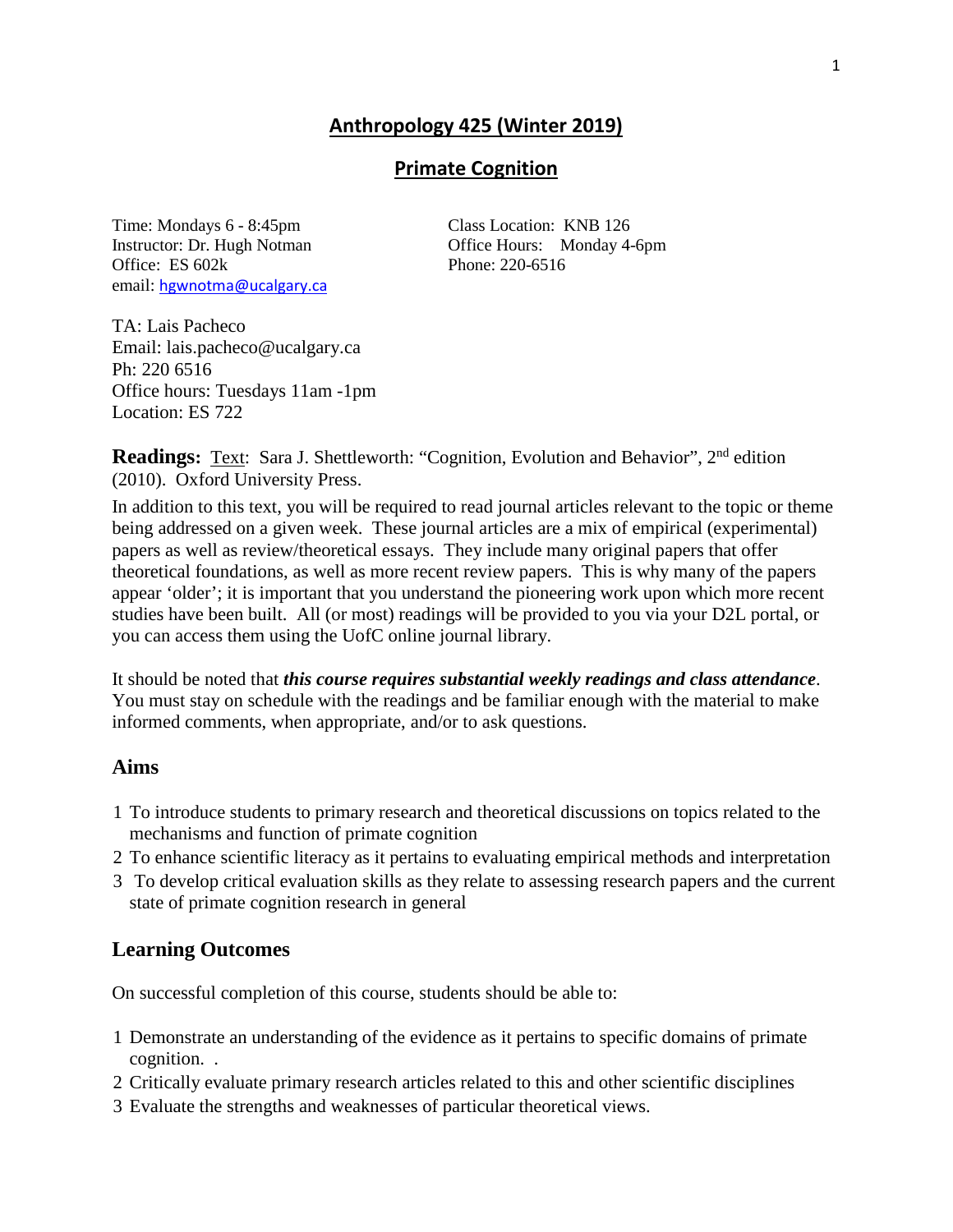4 Demonstrate familiarity with both foundational and current research papers, and integrate knowledge from these different approaches and studies into an integrated argument as it pertains to a particular topic in animal cognition.

# **Empirical Paper Report**

This assignment is designed to introduce you to reading and critically evaluating empirical research papers that are typical of the behavioural sciences. The selection of research articles provided for this assignment are all relevant to one or more topics addressed in this course. Look through the selection of papers below and decide which one is of most interest to you.

Your assignment is to write a report on **one (1) original** research paper from the set of seven options provided below. In your report, *which is to be no more than 4 typed (double-spaced, 12 pt font) pages*, you are expected to demonstrate an understanding of the following:

- 1. the **theoretical framework** within which the research goal is articulated;
- 2. the **hypotheses** that the researchers are testing, and why, given the current state of knowledge, these hypotheses are the ones being tested;
- 3. the **predictions** stemming from those hypotheses;
- 4. the **methodological approaches** the researchers use, including a brief description of experimental design and protocol (if applicable), data collection and sampling methods, study subjects, study site (if applicable), and statistical methodology; and
- 5. the **interpretations and conclusions** of the data presented by the authors and their relevance to the initial hypotheses and theoretical framework.

You are *not* expected to provide exhaustive details about the sampling and statistical methodology used in the paper, as no prior experience in these areas is assumed. However, a brief description of the methods that indicates sample size and experimental protocol (with rationale) is required. You are also *not* required to state numerical values presented in the results section of the research article, such as P values (indicating statistical significance); however, you should state which test results were significant and which were not inasmuch as these are relevant to the overall goals of the study.

To summarize, your report should at minimum include the following:

1. A **rationale** for what the authors of the research are attempting to test or study, and why. In other words, what have the authors identified as the larger theoretical question(s) that require an experimental test to fill the current gap in knowledge?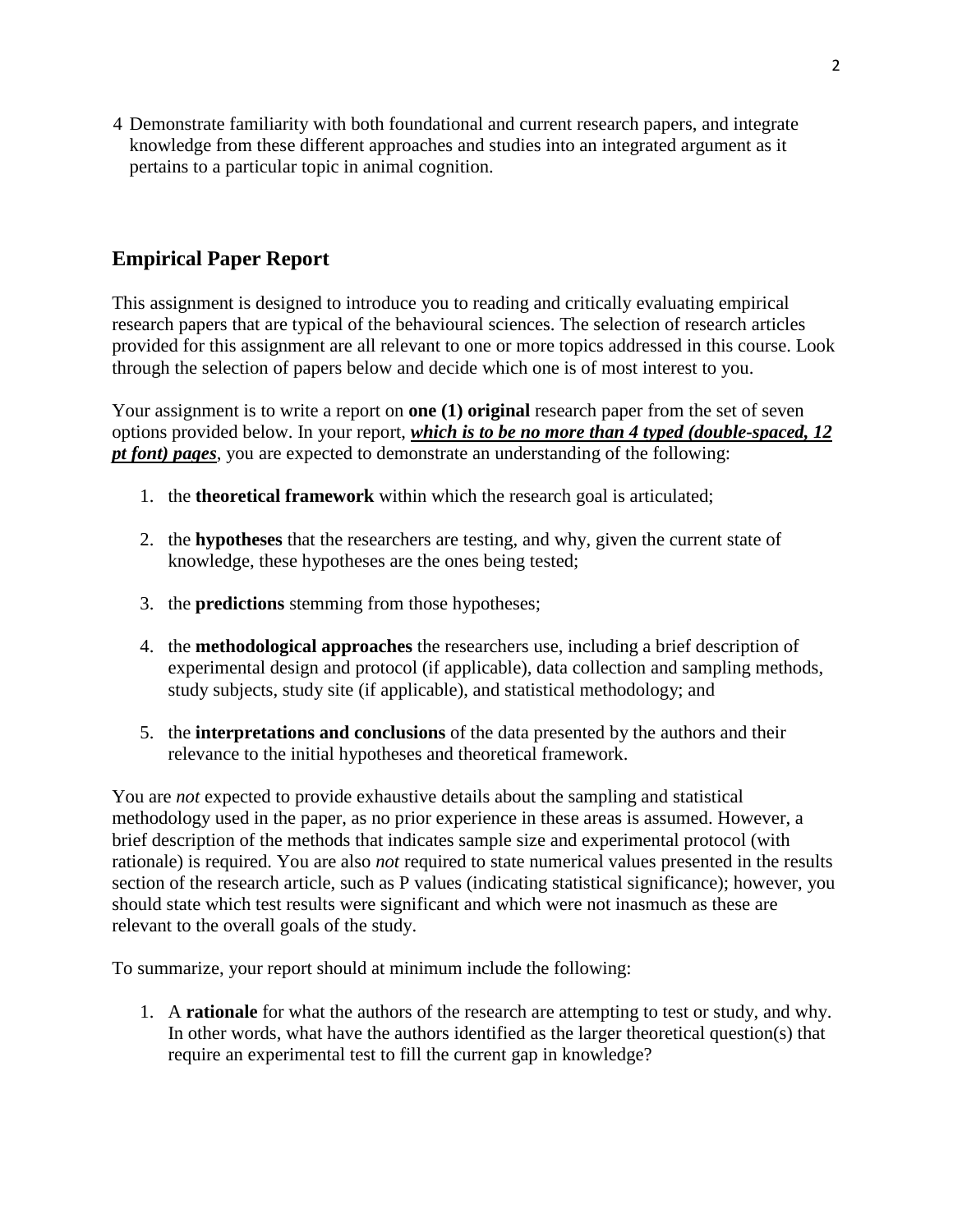- 2. **Hypotheses:** Hypotheses are possible answers to the research question of interest. For example, if the "question" is how chimpanzees navigate a competitive situation with a conspecific for food, hypotheses might include a) that they are using a form of theory of mind, and/or b) that they have learned to anticipate the behaviour of the conspecific through repeated interactions with that individual. Hypotheses need not be mutually exclusive.
- 3. **Predictions:** Predictions are "if/then" propositions that are generated by each hypothesis. Using the example of the hypotheses above, *if* chimpanzees are using a theory of mind, *then* we would expect to observe X in the experiment. If they are using some other mechanism, such as associative learning, then we would expect to observe Y.
- 4. **Methodology:** Here you are required to provide a brief description of how each hypothesis is being tested. Do not get too bogged down in intricate details of the experiment, but you should at the very least explain who/what the experimental subjects are (e,g., the species, how many subjects were used in the study, whether they were captive or wild), what kind of experiment is being used (i.e., what the animal subjects had to "do" to complete the experiment), and what the variables are being tested. Examples of variables could include direction of visual gaze as measure of attention, length of gaze toward a stimulus as measure of interest, or kin recognition as assessed by correct matching-to-samples. It is sufficient that you name the statistical test(s) used in the analyses; there is no need to evaluate them.

**Note**: DO NOT cut and paste any images or pictures from the articles into your report by way of an explanation of experimental design. You must describe and explain this in your own words.

- 5. **Results and Discussion:** Here you are to report what the study found. Again, in reporting results, you are not required to provide actual values or alpha values of statistical significance, but you should state *which* tests were significant, and which were not, and how these support, or do not support, the predictions stemming from each hypothesis. In the discussion section of the paper, the authors provide their interpretations of their study within the larger context of the rationale laid out in the introduction. You should provide a summary of these, as well as suggested areas for future research.
- 6. **A brief paragraph** in which you provide your own evaluation of the experiment. Was the experiment persuasive in demonstrating what it was meant to demonstrate? What were its shortcomings? Did the researchers have an adequate sample size to make species-wide generalizations? Did the research generate more questions than it did answer them? Be sure to be specific in your statements.

Browse each of the seven7 research articles below (available in D2L and the UofC journal library). Choose 1 (one) of the articles for your report.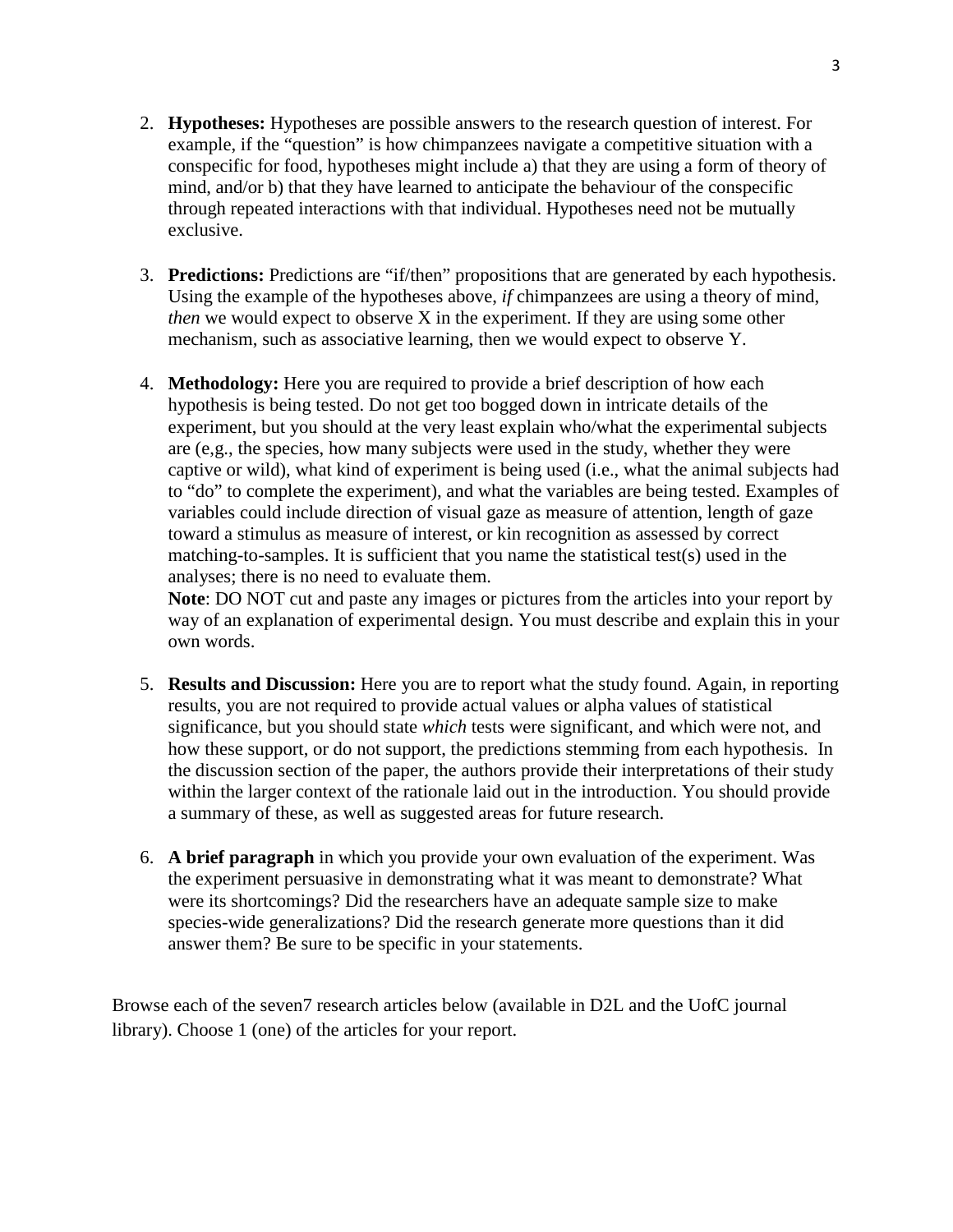Amici, F., Aureli, F., Visalberghi, E., & Call, J. (2009). Spider monkeys (Ateles geoffroyi) and capuchin monkeys (Cebus apella) follow gaze around barriers: Evidence for perspective taking?. *Journal of Comparative Psychology*, 123(4), 368–-374.

Cheney, D., & Seyfarth, R. (1990). Attending to behaviour versus attending to knowledge: Examining monkeys' attribution of mental states. *Animal Behaviour*, 40(4), 742–-753.

Visalberghi, E., & Limongelli, L. (1994). Lack of comprehension of cause effect relations in tool-using capuchin monkeys (Cebus apella). *Journal of Comparative Psychology*, 108(1), 15–- 22.

Greenberg, J. R., Hamann, K., Warneken, F., & Tomasello, M. (2010). Chimpanzee helping in collaborative and noncollaborative contexts. *Animal Behaviour*, 80(5), 873–-880.

Dassser, V. (1988). A social concept in Java monkeys. *Animal. Behaviour*., 1988, 36(1), 225–- 230.

Genty, E., & Roeder, J. J. (2006). Can lemurs learn to deceive? A study in the black lemur (Eulemur macaco). *Journal of Experimental Psychology*: Animal Behavior Processes, 32(2), 196–-200.

Liszkowski, U., Schäfer, M., Carpenter, M., & Tomasello, M. (2009). Prelinguistic infants, but not chimpanzees, communicate about absent entities. *Psychological Science*, 20(5), 654–-660.

## **Evaluation**

You will also be evaluated on a midterm exam and a final exam. The final will **not** be cumulative.

| Midterm exam (Monday Feb. 11)    | 30% |
|----------------------------------|-----|
| Paper Report (due March 11)      | 35% |
| Final Exam (registrar scheduled) | 35% |

**Academic Accommodations** - It is the student's responsibility to request academic accommodations. If you are a student with a documented disability who may require academic accommodation and have not registered with the Disability Resource Centre, please contact their office at 220-8237. Students who have not registered with the Disability Resource Centre are not eligible for formal academic accommodation. You are also required to discuss your needs with your instructor no later than fourteen (14) days after the start of this course.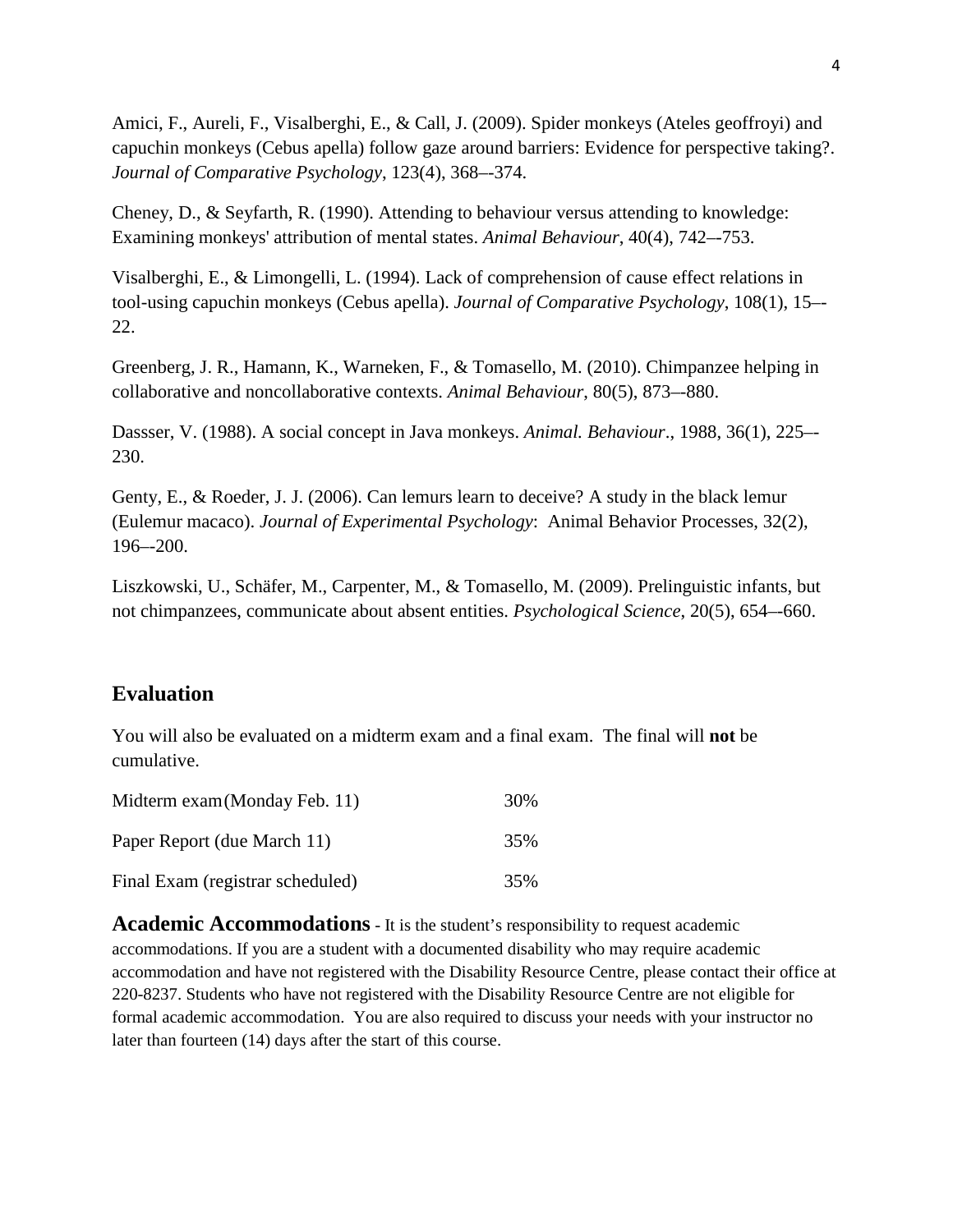### **Classroom Expectations/Regulations**

- Try to arrive on time to prevent disruption to the class. If you are late please take a seat at the back of the room to minimize disruption. Likewise please stay seated until class in concluded. We will not run overtime.
- **Do not converse with classmates during lectures**. This is unfair to students sitting nearby who may miss lecture material that will subsequently appear on exams. If you are discussing lecture material please raise your hand to share the comment or question as that will benefit the whole class. Relevant interruptions are welcome. You may also email questions which will be answered in the next lecture.
- All email enquiries about term tests or exams will be answered in class.
- **Use of laptops in class is NOT permitted unless you have express permission from SAS. It has proven to be too disruptive during class as many people end up surfing the net.**
- **Please turn off cell phones during class.**

Missed tests or presentations automatically receive a score of zero. In the event of an emergency or illness, the Anthropology office (220-6516) or the instructor **MUST** be notified **BEFORE** the exam, and documentation **MUST** be provided before a make-up test will be scheduled. Performance on make up exams is typically lower than those taken with the class.

**The midterm is NOT returned to students.** I will go over the test IN CLASS the week after the test, by which time marks will be available on Blackboard. If you would like to consult your test, you may come to our posted office hours, or make an appointment. If, after consulting the key, your notes, and the text you have concerns about the marking of your exam, you will be asked to provide a detailed written statement of your concern. Your exam will then be re-graded in its entirety, and marks will be raised, lowered or left unchanged as is warranted. Deadline for the submission of written statement is one week after results of an examination have been posted.

*No special arrangements will be made following a poor test performance.* For example, we cannot change the weighting of the tests, allow retakes, or accept alternate assignments in lieu of the test. Prepare in advance to ensure a good test performance – this is your opportunity to perform well, not later. After the test no changes will be made.

**Final course grades** will be calculated as follows:

| $A+$                 | 100 - 94.9%     |
|----------------------|-----------------|
| $\mathsf{A}$         | 94.8 - 89.9%    |
| $A -$                | 89.8 - 84.9%    |
|                      |                 |
| $B+$                 | $84.8 - 79.9\%$ |
| B                    | 79.8 - 74.9%    |
| B-                   | $74.8 - 70.9\%$ |
|                      |                 |
| $C_{\pm}$            | 70.8 – 66.9%    |
| C                    | $66.8 - 62.9%$  |
| $\mathsf{C}\text{-}$ | $62.8 - 58.9%$  |
|                      |                 |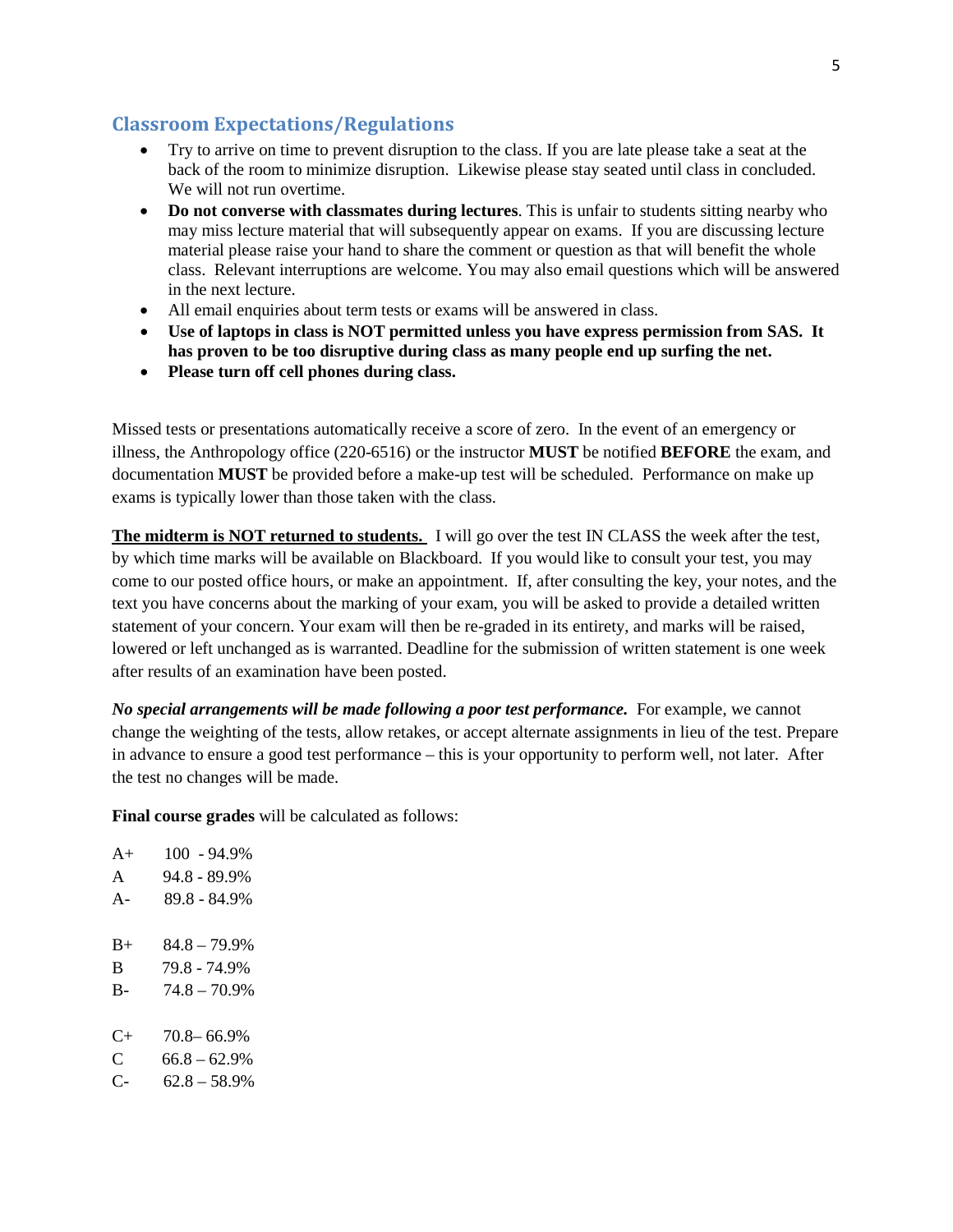$D+ 58.8 - 54.9%$  $D = 54.8 - 49.9\%$ 

F 49.8% and below

#### **PLAGIARISM AND CHEATING**

Plagiarism: "to steal and pass off the ideas or words of another as one's own" (Webster's). Plagiarism will not be tolerated and will automatically result in a failing grade for the submission. Any student caught plagiarizing will also be subject to additional University sanctions. Students are expected to be familiar with the Department of Anthropology and Archaeology's policy on intellectual honesty

#### **DEFERRED EXAMS:**

A student who is absent from a test for legitimate reasons must discuss an alternative course of action with the instructor. The instructor at their discretion may transfer the percentage weight for the test to the final examination, if there is a final examination in the course, set another test, etc. An instructor will normally make this decision on the basis of verbal information provided by the student. In the event that an instructor feels that they cannot judge the veracity of the information provided, Students must be aware that they are responsible for payment of any charge associated with the medical assessment and documentation as this service falls outside the realm of services provided by the Provincial Health Care Plan. Deferral of the final exam requires Registrar approval.

#### **ACADEMIC ACCOMMODATIONS**

#### <http://www.ucalgary.ca/access/accommodations/policy>

Students needing an Accommodation because of a Disability or medical condition should communicate this need to Student Accessibility Services in accordance with the Procedure for Accommodations for Students with Disabilities

Students needing an Accommodation based on a Protected Ground other than Disability, should communicate this need, preferably in writing, to the instructor of this course.

#### **ACADEMIC INTEGRITY**

Academic integrity is essential to the pursuit of learning and scholarship in a university, and to ensuring that a degree from the University of Calgary is a strong signal of each student's individual academic achievements. As a result, the University treats cases of cheating and plagiarism very seriously. Nonacademic integrity also constitutes an important component of this program.

For detailed information on what constitutes academic and non-academic misconduct, please refer to the following link:<http://www.ucalgary.ca/pubs/calendar/current/k-2-1.html>

All suspected cases of academic and non-academic misconduct will be investigated following procedures outlined in the University Calendar. If you have questions or concerns about what constitutes appropriate academic behavior or appropriate research and citation methods, you are expected to seek out additional information on academic integrity from your instructor or from other institutional resources.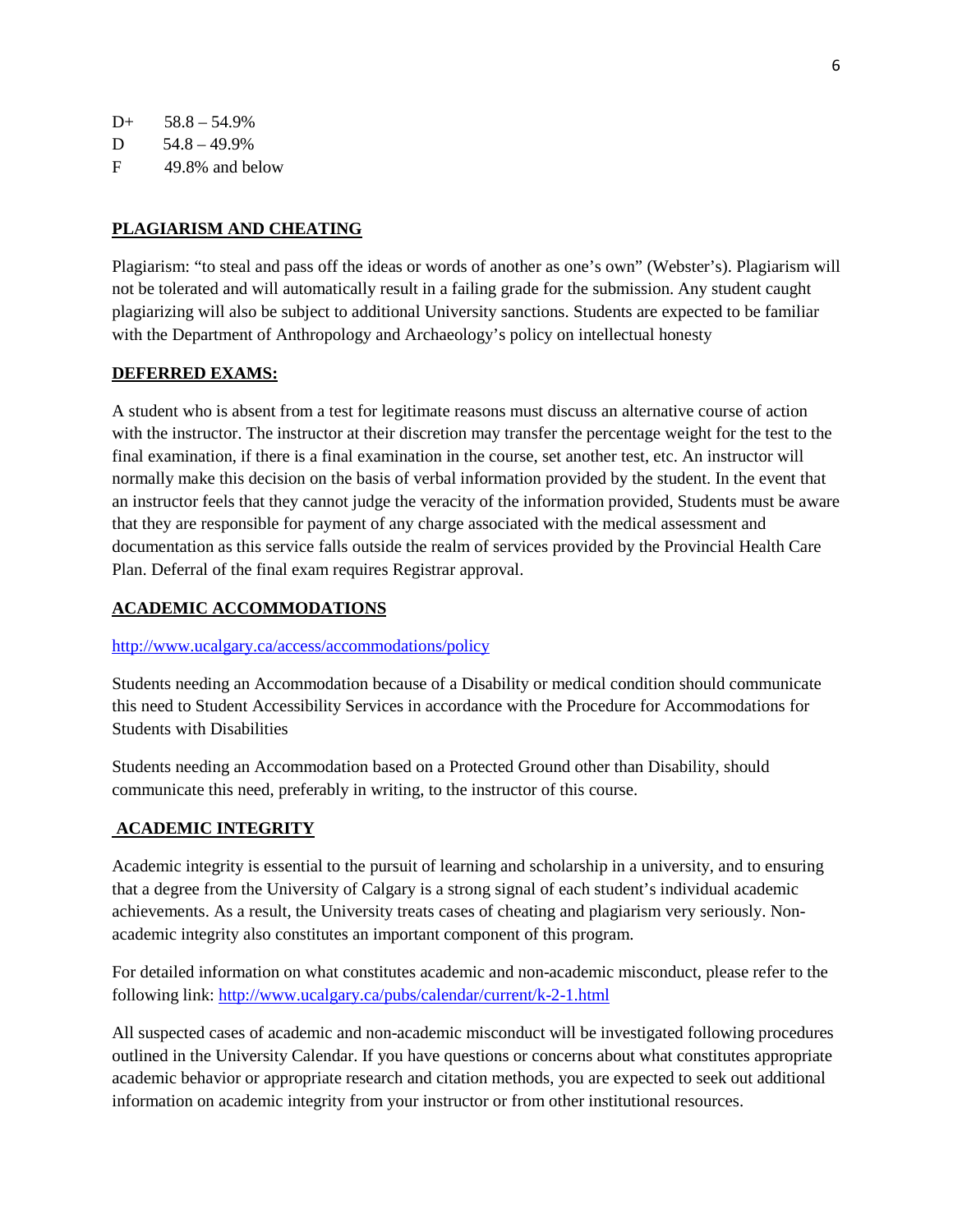Where there is a criminal act involved in plagiarism, cheating or other academic misconduct, e.g., theft (taking another student's paper from their possession, or from the possession of a faculty member without permission), breaking and entering (forcibly entering an office to gain access to papers, grades or records), forgery, personation and conspiracy (impersonating another student by agreement and writing their paper) and other such offences under the Criminal Code of Canada, the University may take legal advice on the appropriate response and, where appropriate, refer the matter to the police, in addition to or in substitution for any action taken under these regulations by the University

#### **TEACHING EVALUATIONS / USRIS (Universal Student Ratings of Instruction)**

At the University of Calgary, feedback provided by students through the Universal Student Ratings of Instruction (USRI) survey provides valuable information to help with evaluating instruction, enhancing learning and teaching, and selecting courses. **Your responses make a difference, please participate!** Website: http://www.ucalgary.ca/usri/

#### **Writing Across the Curriculum**

Writing skills are not exclusive to English courses and, in fact, should cross all disciplines. The University supports the belief that throughout their University careers, students should be taught how to write well so that when they graduate their writing abilities will be far above the minimal standards required at entrance. Consistent with this belief, students are expected to do a substantial amount of writing in their University courses and, where appropriate, members of faculty can and should use writing and the grading thereof as a factor in the evaluation of student work. The services provided by the Writing Support, part of the Student Success Centre, can be utilized by all undergraduate and graduate students who feel they require further assistance

**Emergency Evacuation Assembly Points**: In the event of an emergency that requires evacuation, please refer to the following link to become familiar with the assembly points for the class: <http://www.ucalgary.ca/emergencyplan/assemblypoints>

### **Freedom of Information and Protection of Privacy Act: Freedom of Information and Protection of Privacy Act**

The University of Calgary is committed to protecting the privacy of individuals who work and study at the University or who otherwise interact with the University in accordance with the standards set out in the Freedom of Information and Protection of Privacy Act. Please refer to the following link for detailed information[: http://www.ucalgary.ca/legalservices/foip](http://www.ucalgary.ca/legalservices/foip)

The Department of Anthropology and Archaeology's FOIP (Freedom of Information and Privacy) policy requires all reports/examinations to be returned to students during class time or the instructor's office hours. Any term work not picked up will be placed in the Anthropology and Archaeology Office (ES620) for distribution. Any student not wishing to have their work placed in the office must make alternative arrangements with the course instructor early in the term.